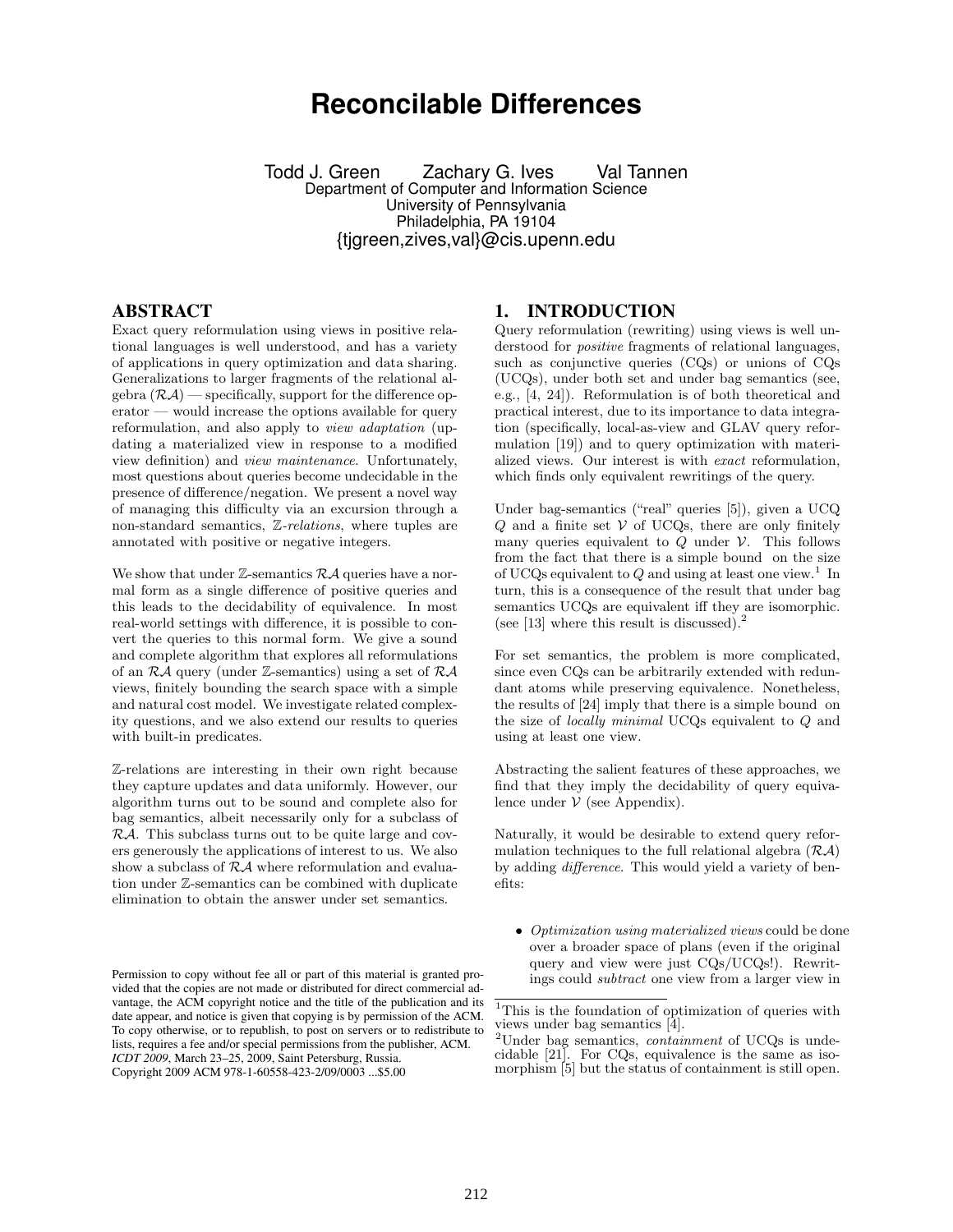order to return a query answer.

- *View adaptation* [16], the act of updating a materialized view instance when the view definition has changed, could be seen as a reformulation using views. Here, the updated view can be recomputed based on the old contents of the view, by adding and/or subtracting queries over the base data and possibly other views.
- *Incremental view maintenance* [17] could be seen as a reformulation using views, since insertions and deletions could be treated as unions and differences.

Unfortunately, introducing the difference operator destroys the decidablity of query equivalence under views. Indeed, even without views the equivalence of relational algebra  $(RA)$  queries is undecidable, for both set and bag semantics.<sup>3</sup> Since the decidability of equivalence is a necessary condition, we cannot hope for the approaches to reformulation under bag or set semantics to extend to the entire RA.

A natural question to ask is whether there is a slightly less expressive class of queries — still including difference, and hence still providing the benefits cited above — for which reformulation can be handled effectively. In this paper we do this via an excursion through a nonstandard semantics that is of interest in its own right: what we term  $\mathbb{Z}\text{-relations}$ . These are relations whose tuples are annotated with integers (positive or negative) and the positive  $R\mathcal{A}$  operators are defined on them according to the semiring-annotated semantics used in our previous [14, 15]. In addition, difference has an obvious, natural definition on Z-relations.

Z-relations are a natural representation for the updates to source relations (collections of tuple insertions and deletions, a.k.a. deltas) which must be propagated in incremental view maintenance applications. Indeed, both data and updates can be uniformly represented using Z-relations, and "application" of a delta to a relation corresponds to simply computing a union. We discuss this further in Section 2.

It turns out that reformulation of  $R\mathcal{A}$  queries using  $R\mathcal{A}$ views can be solved effectively with respect to the Zsemantics since here equivalence of  $RA$  queries with respect to a set of  $R\mathcal{A}$  views is decidable. Moreover, we obtain practically useful results about the class of RA queries for which the reformulation with respect to Zsemantics remains valid with respect to bag semantics. Although membership in this class of queries is necessarily undecidable, there are many useful cases with simple sufficient conditions for membership, in the three classes of applications outlined above.

The main contributions of the paper are:

- We show that under  $\mathbb{Z}$ -semantics every  $\mathcal{RA}$  query is equivalent to the difference of two  $R\mathcal{A}^+$  queries. Then the decidability of equivalence of  $R\mathcal{A}$  queries under Z-semantics is a corollary of the decidability of equivalence of UCQs.
- It follows that for reformulation using views under Z-semantics we can work with differences of unions of conjunctive queries (DUCQs). We give a terminating, confluent, sound and complete rewrite system such that if two DUCQs are equivalent under a set of views then they can be rewritten to the same query (modulo isomorphism). This leads to our procedure for exploring the space of reformulations (using the opposites of the rewrite rules).
- In contrast to CQs/UCQs under set semantics, there is no natural, instance-independent notion of "inherent minimality" for DUCQs under Z-semantics that would yield a finite reformulation search space. We bound the search under a simple cost model, which is an abstraction of the one used in a query optimizer.
- Next we examine when we can use the  $\mathbb Z$ -semantics reformulation strategy to obtain results that work for the bag semantics. We show that the reformulation procedure is closed for queries/views in this class. We also give simple membership conditions.
- Finally, we also show how to extend our results to queries with built-in predicates, i.e., inequalities and non-equalities.

The paper is structured as follows. We discuss motivating applications in Section 2. We define the semantics of RA on Z-relations and establish the decidability of  $\mathbb Z$ -equivalence of  $\mathcal RA$  queries in Section 3. We introduce DUCQs and the rewrite system for queries using views in Section 4. We present reformulation algorithms and strategies in Section 5. We discuss reformulation for bag semantics/set semantics via  $\mathbb{Z}$ -semantics in Section 6. We extend our  $\mathbb{Z}$ -equivalence results to  $\mathcal{RA}$  with builtin predicates in Section 7. We discuss related work in Section 8 and conclude in Section 9.

# 2. APPLICATIONS OF DIFFERENCES

In this section, we illustrate the three motivating applications mentioned in the introduction, and show how these problems are closely related. Given a uniform way of representing data along with changes to the data, we can consider each of these problems to be a case of query reformulation or query rewriting. We shall propose  $\mathbb{Z}$ relations as a unifying representation for this purpose.

Optimizing queries using views [4, 24]. Given a query  $Q$  and a set of materialized views  $V$ , the goal is to speed up computation of  $Q$  by (possibly) rewriting  $Q$  using views in  $V$ . Sometimes, a view may be "nearly"

 $\overline{3}$ The latter follows, e.g., from the undecidability of bag-containment of unions of conjunctive queries (UCQs) [21], since for UCQs  $Q, Q'$  we have Q is contained in  $Q'$  iff  $Q - Q'$  is equivalent to the empty answer query.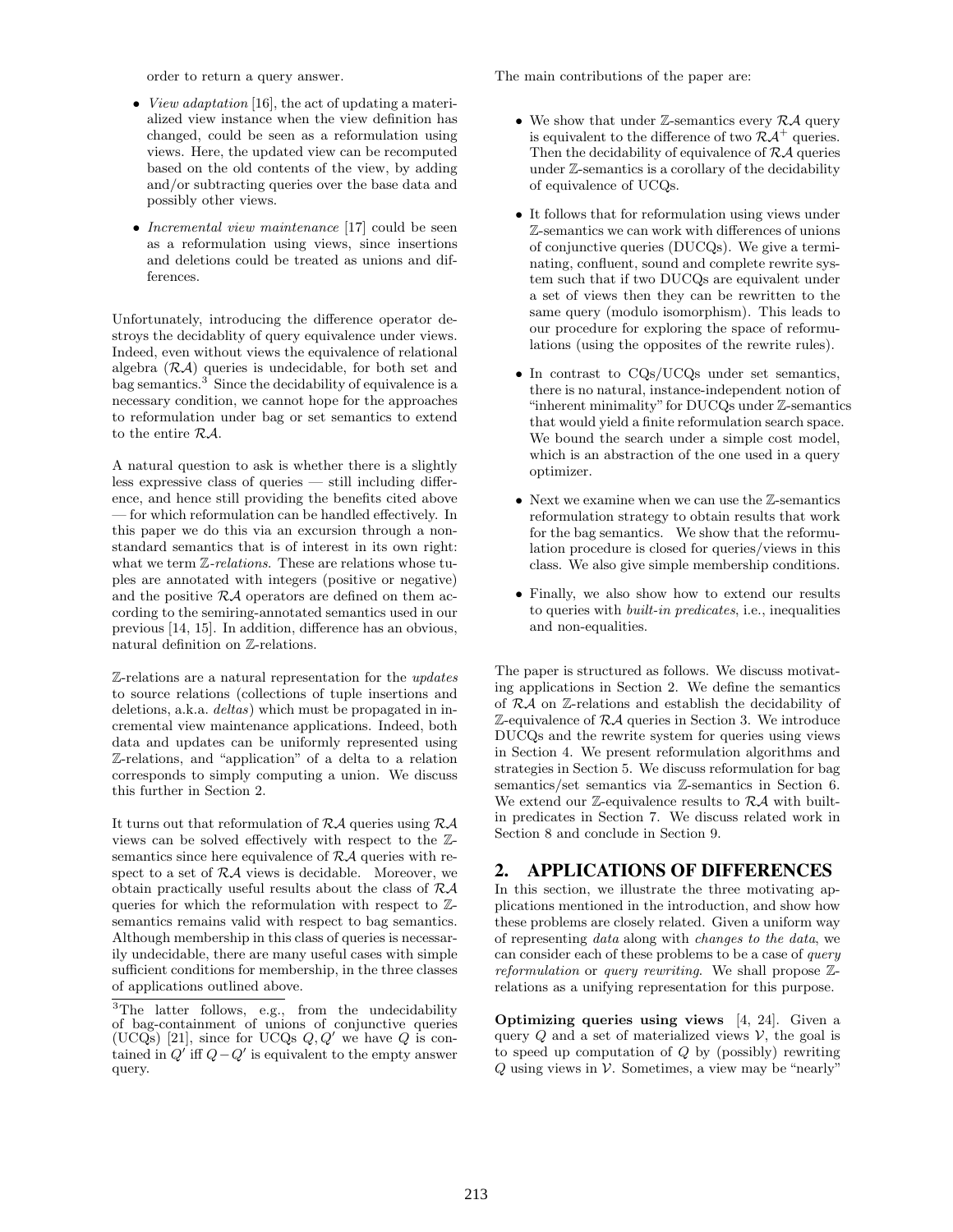applicable for answering a query, but cannot be used unless difference is allowed in the rewriting. For example, consider a view V with paths of length 2 and 3 in  $R:$ 

$$
V(x,y) \quad \therefore \quad R(x,z), R(z,y)
$$
  

$$
V(x,y) \quad \therefore \quad R(x,u), R(u,v), R(v,y)
$$

and a query Q for paths of length 3:

$$
Q(x,y) \quad \text{ := } \quad R(x,u), R(u,v), R(v,y)
$$

To answer  $Q$  using  $V$ , we might compute paths of length 2, then subtract those paths from  $V$  under bag semantics. If our end goal is set semantics, we would add a duplicate elimination step at the end.

View adaptation [16]. Here, we have a set of base relations, an existing materialized view, and an updated view definition, and we want to refresh the materialized view instance to reflect the new definition. For example, the materialized view:

$$
V(x, y, z) \quad \therefore \quad R(x, y), R(x, z)
$$
  
\n
$$
V(x, y, z) \quad \therefore \quad R(x, y), R(y, z)
$$
  
\n
$$
V(x, y, z) \quad \therefore \quad R(x, y), R(y, z), y = z
$$

might be redefined by deleting the second rule and projecting out the middle column:

$$
V'(x, z) := R(x, y), R(x, z)
$$
  
\n
$$
V'(x, z) := R(x, y), R(y, z), y = z
$$

In this case, the computation of  $V'(x, z)$  might be sped up under bag semantics by computing the second rule  $V(x, y, z)$ :  $R(x, y), R(y, z)$ , subtracting the tuples of the result, and projecting only  $x$  and  $z$ . (Again, duplicate removal could be done at the end to get a setsemantics answer.)

Incremental view maintenance [17]. We are given a source database, a materialized view, and a set of changes to be applied to the source database (tuple insertions or deletions), and the goal is to compute the corresponding change to the materialized view. This can then be applied to the existing materialized view to obtain the new version. For example, consider a source relation  $R$  and materialized view  $V$ , with definitions and instances:

$$
R: \begin{bmatrix} a & b \\ c & b \\ b & c \\ b & a \end{bmatrix} \qquad V(x,y) \text{ :- } R(x,z), R(z,y) : \begin{bmatrix} a & a \\ a & c \\ b & b \\ c & c \end{bmatrix}
$$

Suppose we update  $R$  by deleting  $(b, a)$  and inserting  $(c, d)$ ; to maintain V, we must insert a new tuple  $(b, d)$ . Note that deleting  $(b, a)$  does not result in deleting  $(b, b)$ from  $V$ , because this tuple can still be derived by joining  $(b, c)$  with  $(c, b)$ . Yet if we now delete  $(c, b)$  from R, then  $(b, b)$  and  $(c, c)$  must be deleted from V.

In order to solve the incremental view maintenance problem, Gupta et al. [17] proposed recording in V along with each tuple the number of derivations of that tuple, i.e., the multiplicity of the tuple under bag semantics. To represent changes to a (bag) relation, they introduced the concept of delta relations, essentially bag relations with associated signs: "+" indicates an insertion and "−" a deletion. Finally, in order to propagate updates, they proposed the device of delta rules. A set of delta rules for V correspond to the UCQ:

$$
V^{\Delta}(x, y) \quad \therefore \quad R(x, z), R^{\Delta}(z, y)
$$
  

$$
V^{\Delta}(x, y) \quad \therefore \quad R^{\Delta}(x, z), R'(z, y)
$$

Here  $R'$  denotes the updated version of  $R$ , obtained by applying the delta  $R^{\Delta}$  to R, i.e., computing  $R' \stackrel{\text{def}}{=} R^{\Delta} \cup R$ where union on delta relations sums the (signed) tuple multiplicities. By computing  $V^{\Delta}$  and then applying it to  $V$ , we obtain the updated version of  $V$ , namely  $V'$ . Note that there may actually be more than one possible set of delta rules for  $V$ , e.g.:

$$
V^{\Delta}(x, y) \quad \therefore \quad R^{\Delta}(x, z), R(z, y)
$$
  

$$
V^{\Delta}(x, y) \quad \therefore \quad R'(x, z), R^{\Delta}(z, y)
$$

We would like to choose among the possible delta rules sets, as well as simply computing  $V'$  "from scratch" via the query:

$$
V'(x,y) \,\text{:-}\,\, R'(x,z), R'(z,y)
$$

based on the expected costs of the various plans. We model the relation  $R^{\Delta}$  with Z-relations, presented in the next section. We consider this to again be a variant of optimizing queries using views: the goal is to compute the view with deltas applied,  $V'$ , given not only the base data R and  $R^{\Delta}$ , but also the existing materialized view  $V$ , and the materialized view  $R'$  resulting from applying the updates in  $R^{\Delta}$  to R. (We can compute  $\overline{V'}$  either before or after updating  $R$  to  $R'$ .) Since every delta relation includes deletions, this version of the reformulation problem also incorporates a form of difference.

A unified treatment of these three applications requires methods for representing data and changes via an excursion to an alternative semantics (Z-relations), performing query reformulation in this context, and proving sufficient conditions for cases in which the results agree with bag and set semantics.

## 3. Z-RELATIONS

We use here the named perspective [1] of the relational model, in which tuples are functions  $t: U \to \mathbb{D}$  with U a finite set of attributes and  $\mathbb D$  a domain of values. We fix the domain  $\mathbb D$  for the time being and we denote the set of all such  $U$ -tuples by  $U$ -Tup. (Usual) relations over  $U$  are subsets of  $U$ -Tup (we will also refer to these as B-relations).

A bag relation over attributes U is a mapping  $R: U$ -Tup  $\rightarrow$  $\mathbb N$  from U-tuples to their associated *multiplicities*. Tuples with multiplicity 0 are those "not present" in  $R$ , and we require of a bag relation that its *support* defined by  $\mathsf{supp}(R) \stackrel{\text{def}}{=} \{t \mid R(t) \neq 0\}$  is finite.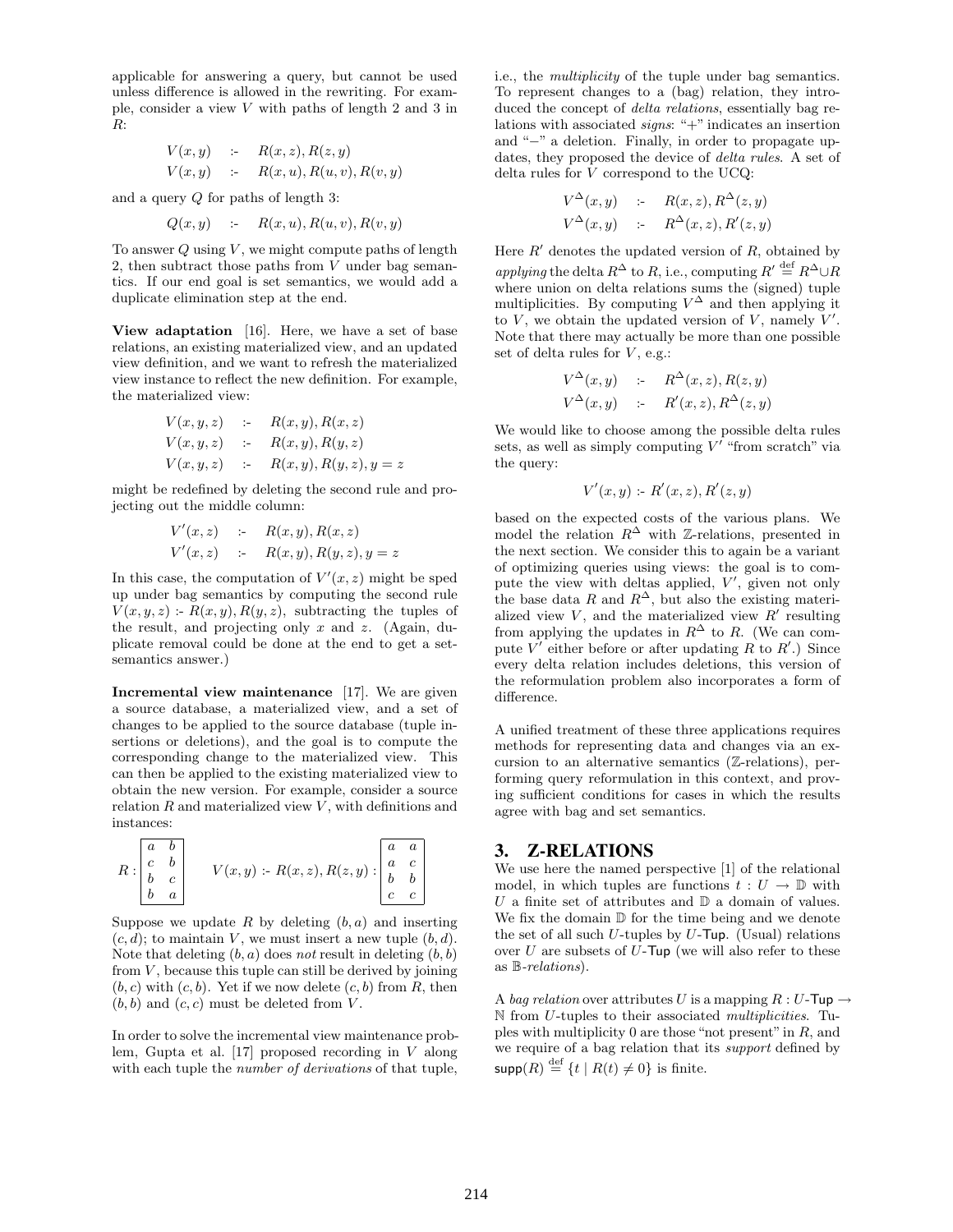A Z-relation over attributes U is a mapping  $R: U$ -Tup  $\rightarrow$ Z of finite support. In other words, it is a bag relation where multiplicities may be positive or negative.

A bag instance  $(\mathbb{Z}\text{-instance})$  is a mapping from predicate symbols to bag relations  $(Z$ -relations). A set instance (or B-instance) is a mapping from predicate symbols to B-relations.

We define the positive relational algebra  $(\mathcal{R} \mathcal{A}^+)$  on bag instances, Z-instances, and set instances according to the semiring-annotated semantics used in our previous [15, 14] (repeated in the Appendix). For the time being we assume selection predicates correspond to equalities  $A = B$  of attributes or equalities  $A = c$  of attributes with domain values. (We extend this to include inequality predicates in Section 7.)

We extend the above definition to the full relational algebra  $(RA)$  on  $\mathbb{Z}$ -instances by defining the difference operator in the obvious way: if  $R_1 : U$ -Tup  $\rightarrow \mathbb{Z}$  and  $R_2 : U$ -Tup  $\rightarrow \mathbb{Z}$  then  $R_1 - R_2 : U$ -Tup  $\rightarrow \mathbb{Z}$  is defined by

$$
(R_1 - R_2)(t) \stackrel{\text{def}}{=} R_1(t) - R_2(t)
$$

For bag semantics, the subtraction in the definition above is replaced by proper subtraction (negative numbers are truncated to 0). For set semantics, subtraction corresponds to set difference.

Every bag instance is also a Z-instance, and relational queries on bag instances can be evaluated under bag semantics or Z-semantics. To disambiguate we use the notation eval<sub>K</sub> $(Q, I)$  to mean the evaluation of Q on bag instance I under K-semantics, for  $K \in \{N, \mathbb{Z}\}.$ 

For  $Q, Q' \in \mathcal{RA}$  and  $K \in \{\mathbb{B}, \mathbb{N}, \mathbb{Z}\}\$  we say that Q and Q' are K-equivalent (denoted  $Q \equiv_K Q'$ ) if for every Kinstance I,  $Q(I) = Q'(I)$ . The following simple but useful observation relates N-equivalence and Z-equivalence of positive queries:

LEMMA 3.1. If 
$$
Q, Q' \in \mathcal{RA}^+
$$
 then  $Q \equiv_{\mathbb{Z}} Q'$  iff  $Q \equiv_{\mathbb{N}} Q'$ 

PROOF. " $\Rightarrow$ " follows from the fact that every bag instance is also a Z-instance and the two semantics agree for positive queries on bag instances. " $\Leftarrow$ " follows from the fact that bag equivalent positive queries, when transformed into UCQs, are isomorphic (see Section 7.5 in [13]).

#### 3.1 Normal Form and Decidability

Equivalence of relational queries under set semantics has long been known to be undecidable [26]. We have also seen (cf. footnote in Section 1) that bag equivalence of relational queries is undecidable, via an easy reduction from containment of UCQs (which makes essential use of proper subtraction). In contrast, the form of subtraction used in Z-relations turns out to be surprisingly well-behaved: we will show in this section is that Zequivalence of relational queries is actually decidable.

$$
(A - B) - C \equiv_{\mathbb{Z}} A - (B \cup C)
$$
  
\n
$$
A \bowtie (B - C) \equiv_{\mathbb{Z}} (A \bowtie B) - (A \bowtie C)
$$
  
\n
$$
A - (B - C) \equiv_{\mathbb{Z}} (A \cup C) - B
$$
  
\n
$$
(A - B) \bowtie C \equiv_{\mathbb{Z}} (A \bowtie C) - (B \bowtie C)
$$
  
\n
$$
A \cup (B - C) \equiv_{\mathbb{Z}} (A \cup B) - C
$$
  
\n
$$
\sigma_P(A - B) \equiv_{\mathbb{Z}} \sigma_P(A) - \sigma_P(B)
$$
  
\n
$$
(A - B) \cup C \equiv_{\mathbb{Z}} (A \cup C) - B
$$
  
\n
$$
\pi_X(A - B) \equiv_{\mathbb{Z}} \pi_X(A) - \pi_X(B)
$$
  
\n
$$
\rho_\beta(A - B) \equiv_{\mathbb{Z}} \rho_\beta(A) - \rho_\beta(B)
$$

#### Figure 1: Algebraic identities for the difference operator under Z-semantics

The key idea is that in contrast to bag and set semantics, under Z-semantics, every relational query is equivalent to a single difference of positive queries:

THEOREM 3.2 (NORMALIZATION). For any  $Q \in \mathcal{RA}$ we can find  $A, B \in \mathcal{R} \mathcal{A}^+$  such that  $Q \equiv_{\mathbb{Z}} A - B$ .

PROOF. Straightforward induction on  $Q$ , using the algebraic identities in Figure 1.  $\Box$ 

Note that several of these identities fail for both set and bag semantics and indeed Theorem 3.2 fails for set or bag semantics.

The procedure in the proof of Theorem 3.2 can be easily determinized and is clearly effective. Thus, we have a function that computes for any  $Q \in \mathcal{RA}$  a difference normal form denoted by  $diffNF(Q)$  which has the form  $A-B$  with  $A, B \in \mathcal{RA}^+$  and such that  $Q \equiv_{\mathbb{Z}} \text{diffNF}(Q)$ . Note that in general  $diffNF(Q)$  may be of size exponential in the size of Q.

COROLLARY 3.3. Z-equivalence of  $R\mathcal{A}$  queries is decidable.

PROOF. Let  $Q, Q' \in \mathcal{RA}$ . By Theorem 3.2,  $Q \equiv_{\mathbb{Z}} Q'$ iff diffNF(Q)  $\equiv_{\mathbb{Z}}$  diffNF(Q'). Let  $A,B,C,D\in\mathcal{RA}^+$  such that diffNF(Q) =  $A - B$  and diffNF(Q') =  $C - D$ . But  $A-B \equiv_{\mathbb{Z}} C-D$  iff  $A\cup D \equiv_{\mathbb{Z}} B\cup C$  iff  $A\cup D \equiv_{\mathbb{N}} B\cup C$ . But  $A \cup D$  and  $B \cup C$  are in  $R\mathcal{A}^+$  and hence equivalent  $\Box$  to UCQs so the result follows from the decidability of UCQ bag equivalence [13].  $\square$ 

Corollary 3.3 can be used to show a PSPACE upper bound on the complexity of checking Z-equivalence of RA queries; however, the exact complexity remains open. A lower bound is given by Proposition 4.1 which shows that the problem is at least  $GI$ -hard.<sup>4</sup>

 ${}^{4}GI$  is the class of problems polynomial time reducible to graph isomorphism. Graph isomorphism is known to be in NP, but is not known or believed to be either NP-complete or in PTIME.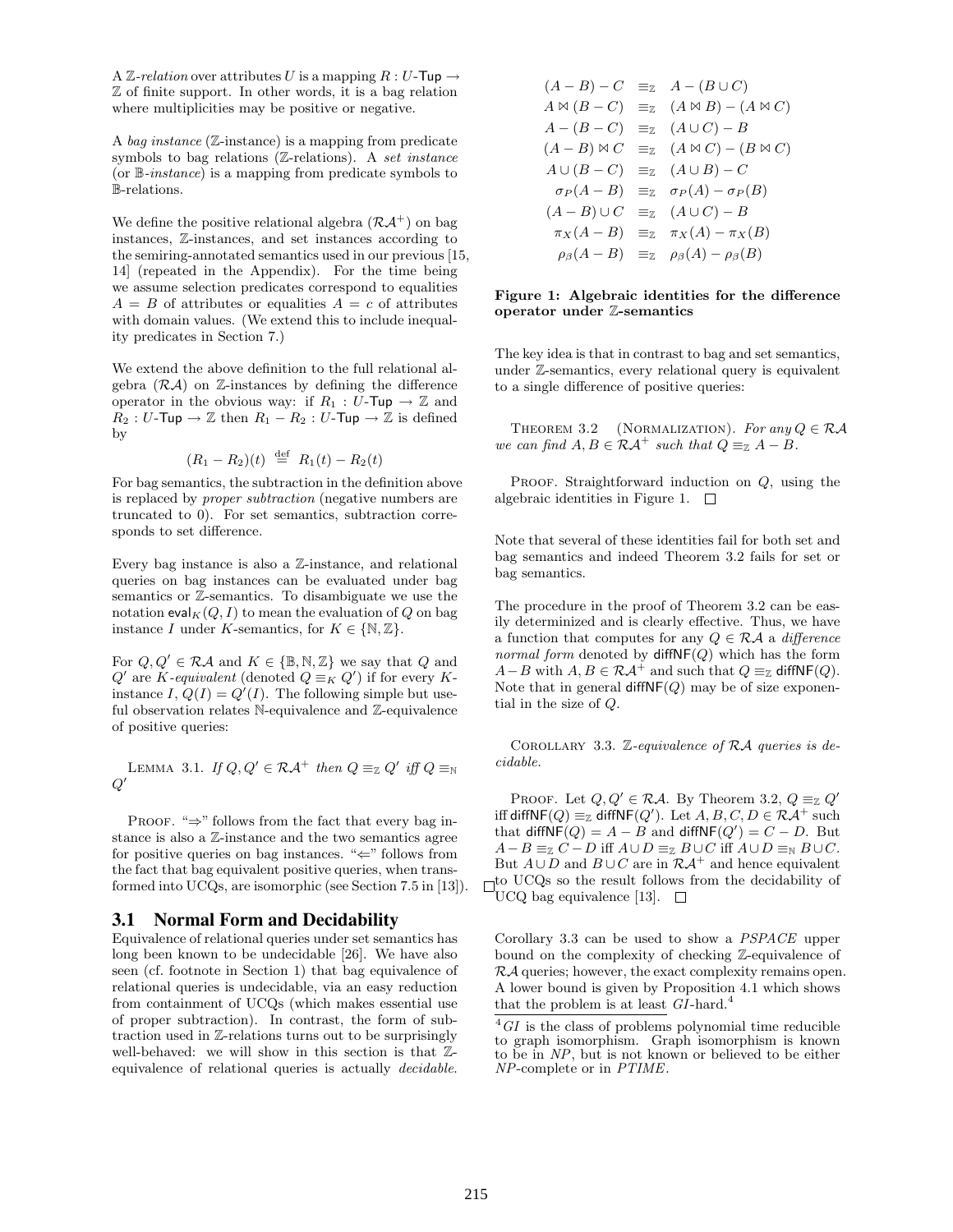### 4. DUCQS AND REFORMULATION

Our reformulation algorithm does not work directly on queries in  $R\mathcal{A}$ . Rather, it is more convenient here to adopt a Datalog-style syntax. We will define differences of unions of conjunctive queries (DUCQs) for this purpose, for example:

$$
Q(x, z) := R(x, y), S(y, z)
$$
  
\n
$$
Q(x, y) := R(x, y), R(y, x), R(x, x)
$$
  
\n
$$
\sim Q(x, y) := R(x, y), T(y, y)
$$

The ~ marks a "negated" CQ, so this example in algebraic form corresponds (roughly) to  $Q = (\pi (R \bowtie$  $S) \cup (R \bowtie R \bowtie R) - (R \bowtie T)$ . DUCQs are related to the *elementary differences* of  $[26]$ . Under Z-semantics, any  $R\mathcal{A}$  query can be written equivalently as a DUCQ; this follows from Theorem 3.2 and the fact that any  $R\mathcal{A}^+$  query can be rewritten as a union of projections of selections of joins, i.e., as a UCQ. This justifies our use of DUCQs as an alternative representation of relational algebra queries. The semantics of DUCQs on bag relations/Z-relations/set relations can be given formally by translation to RA.

In this section, we first consider the complexity of reformulation using DUCQs. Then we discuss how we can explore the space of rewritings using a term rewrite system, we consider how to limit our search to diffirredundant rewritings, and we develop a cost model and a procedure for limiting the search space further.

#### 4.1 Complexity Results

Using reasoning from the proof of Corollary 3.3 along with the fact that checking bag equivalence of UCQs is GI-complete [13], we can fully characterize the complexity of checking Z-equivalence of DUCQs:

PROPOSITION 4.1. For DUCQs Q, Q' checking  $Q \equiv_{\mathbb{Z}}$ Q 0 is GI-complete.

We next consider several complexity questions related to answering queries using views. A basic question posed in [24] is the following: given a query  $Q$  and a view  $V$ , can  $Q$  be rewritten to use  $V$ ? For conjunctive queries under set semantics, it is shown in [24] the problem is NP-complete (and equivalent to the problem of checking whether  $Q$  is contained in  $V$  when  $Q$  and  $V$  are viewed as Boolean queries). Under bag semantics and Z-semantics, the complexity remains NP-complete, for CQs or UCQs:

THEOREM 4.2. Given a query  $Q \in CQ$  and view  $V \in$ CQ, determining whether there exists a CQ rewriting of  $Q$  using  $V$  under bag semantics (or  $\mathbb{Z}$ -semantics) is NP-complete. It remains NP-complete when the query, view, and rewriting are UCQs.

See proof in Appendix C.

For DUCQs, the same question has a trivial answer: a DUCQ  $Q$  can always be rewritten as the equivalent  $(V \cup$  $\tau$ V) ∪ Q (equivalent under bag semantics, Z-semantics, and even set semantics).

Another question studied in [24] concerns complete rewritings. Given a set of views  $V, Q$  has a *complete rewriting* if there is a rewriting of Q using only view predicates (and no source predicates).

THEOREM 4.3. Given a query  $Q \in CQ$  and set of views  $V \subseteq CQ$ , determining whether there exists a  $CQ$ rewriting of  $Q$  using only predicates in  $V$  under bag semantics (or  $\mathbb{Z}$ -semantics) is NP-complete. It remains NP-complete when the query, view, and rewriting are UCQs.

For DUCQs, we leave open the decidability of the above problem.

## 4.2 Term Rewriting System

The goal of a query reformulation algorithm is to enumerate equivalent rewritings of a query and find the minimum-cost rewriting (according to some cost model). If equivalence is decidable (for the query language of interest) a naive approach is to enumerate all queries, selecting only those equivalent to the original query. A more practical approach is to explore the space of rewritings by repeatedly applying a set of transformation rules. The main benefit is that only equivalent queries are ever considered.

We are also interested in checking equivalence and performing query reformulation with respect to a set of a *views*  $V$  over the source relations. In this case queries and their reformulations are allowed to use any combination of source predicates and view predicates. For  $K \in \{ \mathbb{B}, \mathbb{N}, \mathbb{Z} \}$  and  $Q, Q \in \text{DUCQ}$  (possibly using views in  $V \subseteq \text{DUCQ}$ ) we say that Q is K-equivalent to Q' with respect to V, denoted  $Q \equiv_K^{\mathcal{V}} Q'$ , if Q and Q' agree on all instances of the source relations and derived views.

For these dual purposes (checking equivalence and enumerating rewritings), we introduce here a *term rewriting* system [23] for DUCQs under  $\mathbb{Z}$ -semantics. We fix a relational schema  $\Sigma$  and a set of views  $\mathcal V$  given by DUCQs over the relations in  $\Sigma$ . The terms of our rewrite system are the DUCQs over any combination of the source predicates in  $\Sigma$  and the view predicates in  $\mathcal V$ .

In the rewrite rules we use an auxiliary view unfolding *relation* on CQs, defined  $Q \rightarrow_V Q'$ , if  $Q'$  can be obtained from  $CQ$  by unfolding (in the standard way) a single occurrence of the view predicate  $V$  in  $Q$ . We extend  $\rightarrow_V$  to work with UCQ views by unfolding repeatedly (once for each CQ in the view) and producing a UCQ as output (with the same number of rules as the view). For example, if  $V$  is the UCQ view:

$$
V(x, y) \quad \therefore \quad R(x, z), R(z, y)
$$
  

$$
V(x, y) \quad \therefore \quad R(x, u), R(u, v), R(v, y)
$$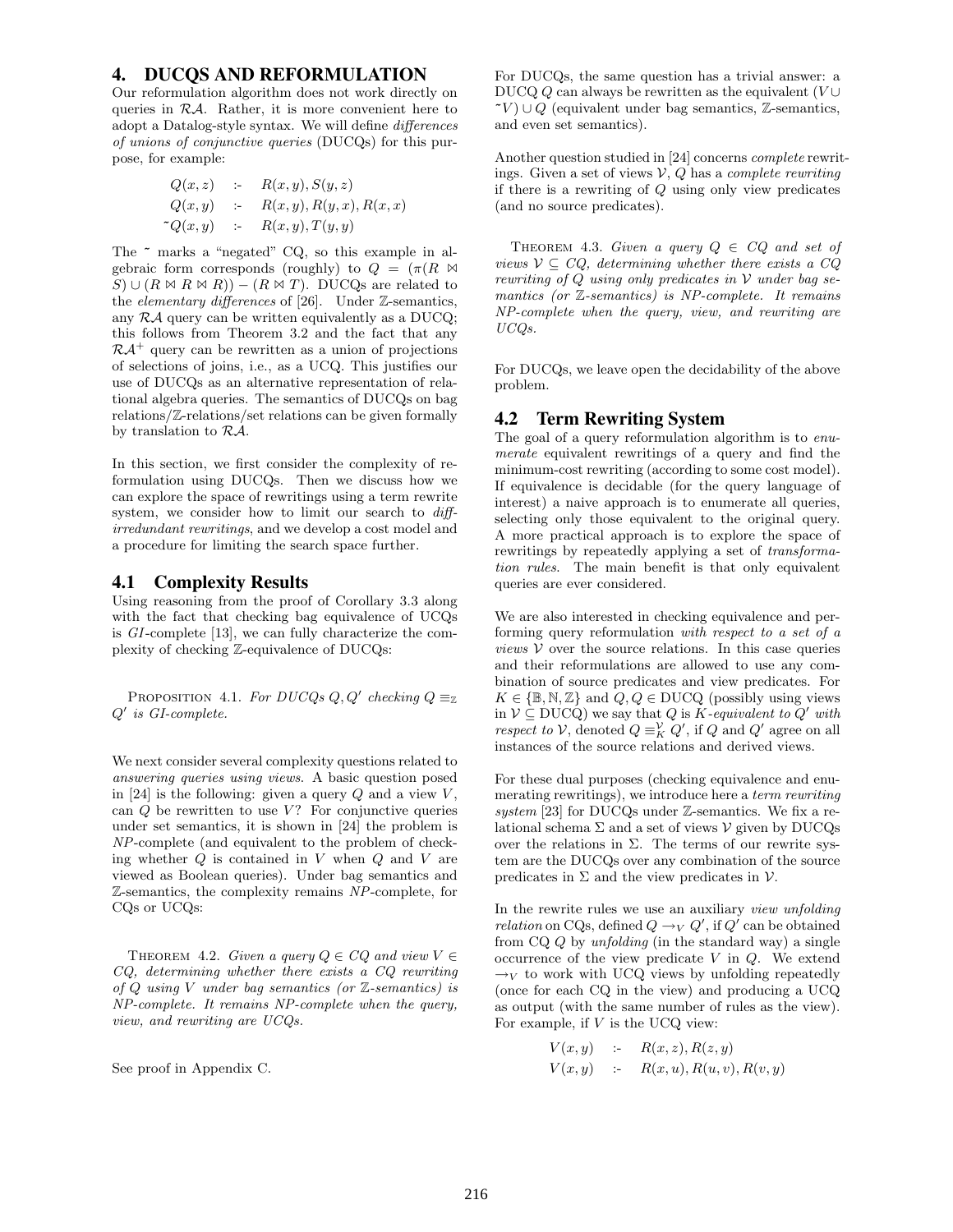and  $Q$  is the CQ:

$$
Q(x,y) \quad \text{ := } \quad V(x,z), V(z,y)
$$

then  $Q \rightarrow_V Q'$  where  $Q'$  is the UCQ:

$$
\begin{array}{lcl} Q'(x,y) & \mathrel{\mathop{:}}=& V(x,z), R(z,w), R(w,y) \\ Q'(x,y) & \mathrel{\mathop{:}}=& V(x,z), R(z,u), R(u,v), R(v,y) \end{array}
$$

Finally we extend  $\rightarrow_V$  to work with DUCQs by propagating the  $\tilde{ }$  (e.g., if the second CQ in V above were marked  $\tilde{\phantom{a}}$ , then the second CQ in  $Q'$  above would also be marked  $\tilde{\phantom{a}}$ ).

Now we define a rewrite relation  $\rightarrow$  on terms as follows:

$$
\begin{array}{ccc}\nP, Q, R \in \text{DUCQ} & V \in \mathcal{V} & P \to_V Q \\
& P \cup R \to Q \cup R & \end{array} \text{(UNFOLD)}
$$
\n
$$
\begin{array}{ccc}\nA, B \in \text{CQ} & Q \in \text{DUCQ} & A \cong B \\
& Q \cup A \cup (\ulcorner B) \to Q & \end{array} \text{(CANCEL)}
$$

Next we establish some basic properties of our rewrite system. We denote the transitive reflexive closure of  $\rightarrow$  by  $\stackrel{*}{\rightarrow}$ . We say Q is a normal form if no rewrite rule applies. A reduction sequence  $Q_1 \rightarrow \cdots \rightarrow Q_n$  is terminating if  $Q_n$  is a normal form.

PROPOSITION 4.4. The rewrite system above is uniquely terminating, i.e., it satisfies the following two properties:

- 1. (confluence) For all  $Q, Q_1, Q_2 \in DUCQ$  if  $Q \stackrel{*}{\rightarrow}$  $Q_1$  and  $Q \stackrel{*}{\rightarrow} Q_2$  then there exist  $Q_3, Q'_3 \in DUCQ$ such that  $Q_1 \stackrel{*}{\rightarrow} Q_3$  and  $Q_2 \stackrel{*}{\rightarrow} Q'_3$  and  $Q_3 \cong Q'_3$ .
- 2. (termination) Every reduction sequence  $Q_1 \rightarrow$  $Q_2 \rightarrow \cdots$  eventually must terminate.

PROPOSITION 4.5. The rewrite system above is sound and complete w.r.t.  $\mathbb{Z}\text{-}equivalence$  with respect to  $\mathcal{V}$ , *i.e.*, for any  $Q_1, Q_2 \in DUCQ$  we have

- 1. (soundness) If  $Q_1 \stackrel{*}{\rightarrow} Q_2$  then  $Q_1 \equiv_{\mathbb{Z}}^{\mathcal{V}} Q_2$ .
- 2. (completeness) If  $Q_1 \equiv_{\mathbb{Z}}^{\mathcal{V}} Q_2$  then there exist  $Q'_1, Q'_2$  such that  $Q_1 \stackrel{*}{\rightarrow} Q'_1$  and  $Q_2 \stackrel{*}{\rightarrow} Q'_2$  and  $Q'_1 \cong Q'_2.$

COROLLARY 4.6. Z-equivalence of  $DUCQs$  (and thus RA queries) with respect to a set of DUCQ (and thus  $RA$ ) views  $V$  is decidable.

The corollary holds for  $R\mathcal{A}$  queries and views because we can always convert them first to DUCQs. Note that converting them to DUCQs may increase the size exponentially, and there can be a separate exponential blowup when unfolding the views in the DUCQs.

We leave open the exact complexity of the problems in Corollary 4.6.

In Section 5 we develop an enumeration algorithm for Z-equivalent rewritings, which uses the above rewrite system combined with the converse of the UNFOLD and CANCEL operations, called FOLD and AUGMENT, respectively. FOLD rewrites a query by removing some of its CQs and replacing them with an equivalent view (recall that under bag semantics two UCQs are equivalent iff they are isomorphic.) In general we may need to Aug-MENT first before FOLD is applicable.

$$
\frac{P,Q,R \in \text{DUCQ} \qquad V \in \mathcal{V} \qquad P \to_V Q}{Q \cup R \to P \cup R} \text{ (FOLD)}
$$

$$
\frac{A, B \in \text{CQ}}{Q \to Q \cup A \cup (\tilde{\ }
$$

We observe that in isolation AUGMENT can add/subtract arbitrary CQs to the query, regardless of whether this will turn out to be "useful" (by enabling a subsequent FOLD). Hence we do not use AUGMENT directly, but rather define a compound AUGMENT-FOLD operation, which augments the query *only* with the CQs necessary to perform a FOLD operation with a given view. (The Augment step of Augment-Fold may be skipped if FOLD can be directly applied to the query.) Additionally, we restrict AUGMENT-FOLD to apply only if there exists at least one rule in common between the query and the view.

After applying AUGMENT-FOLD, we may be able to CANcel some rules introduced into the query. Hence, we will also always apply CANCEL after an AUGMENT-FOLD repeatedly until it is no longer applicable. We denote the rule which corresponds to this sequence of AUGMENT-FOLD followed by repeated CANCEL by AUGMENT-FOLD-CANCEL, and write  $Q \leftarrow Q'$  if  $Q'$  can be obtained from Q by an application of Augment-Fold-Cancel. We denote the reflexive transitive closure of  $\leftarrow$  by  $\stackrel{*}{\leftarrow}$ . Note that  $Q \stackrel{*}{\leftarrow} Q'$  implies  $Q \stackrel{*}{\leftarrow} Q'$  but the converse does not hold in general.

PROPOSITION 4.7. If  $Q \in DUCQ$  then checking whether there exists  $Q' \in DUCQ$  s.t.  $Q \to Q'$  (resp.  $Q \leftarrow Q'$ ) is GI-complete (resp. NP-complete).

#### 4.3 Diff-Irredundant Rewritings

For UCQs (and CQs) under set semantics, the space of rewritings is bounded because we need only search for queries that satisfy a particular minimality property. The space of such minimal queries is finite. Naturally, we would like to find a similar notion of minimality for DUCQs, such that any "non-minimal" rewriting is always less desirable than a minimal one. In this subsection, we define such a notion based on removing redundant computation, and we consider whether the space of non-redundant rewritings is finite.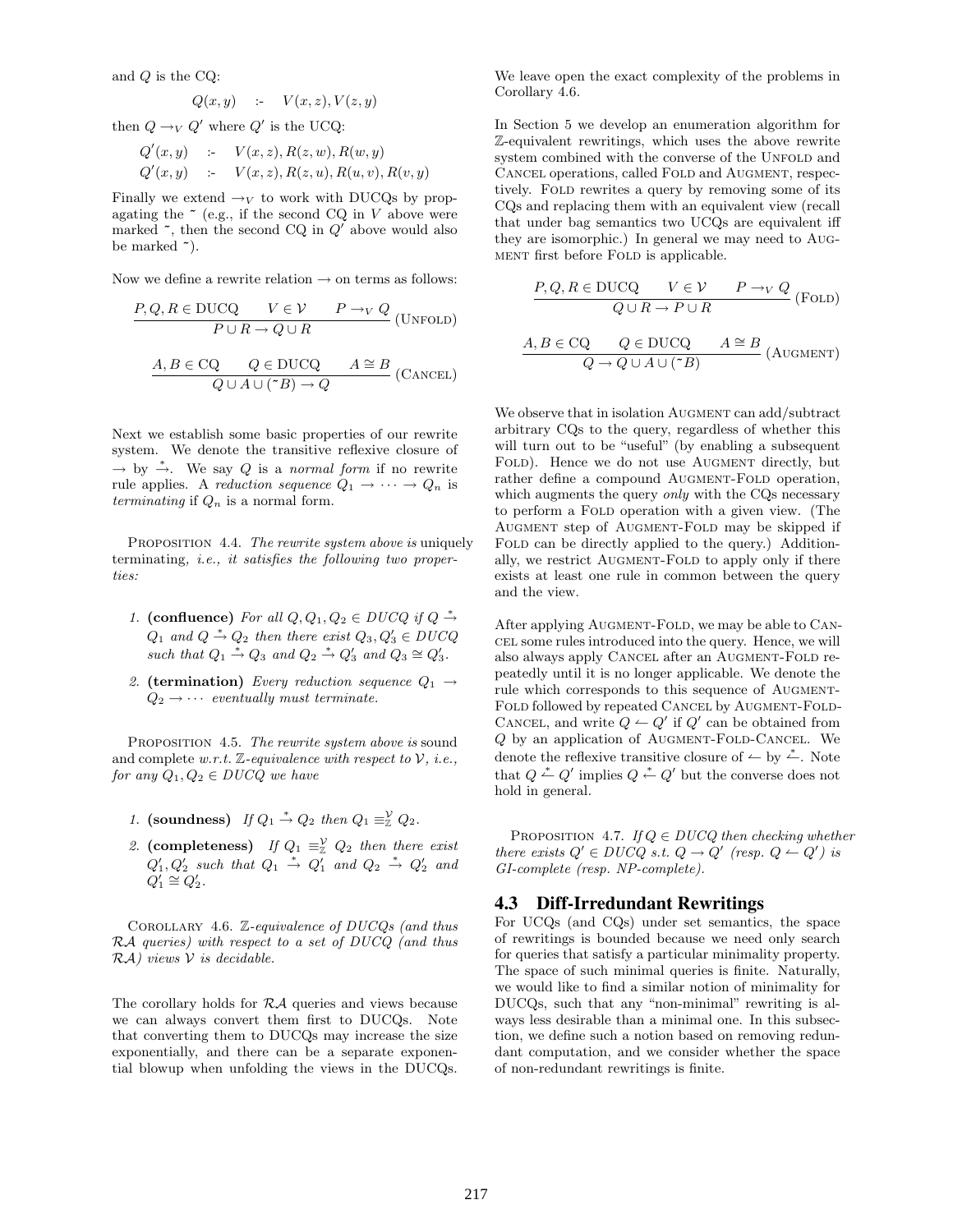We saw in the previous section that AUGMENT (which we denote  $\leftarrow$ ) can be used to "grow" a DUCQ arbitrarily by adding more and more CQs: for example,  $Q \leftarrow Q \cup$  $A \cup \tilde{A} \leftarrow Q \cup A \cup B \cup \tilde{A} \cup \tilde{B} \leftarrow \cdots$ . Here, we introduce a notion of diff-redundancy which targets the kind of redundancy in these rewritings:

DEFINITION 4.8. A DUCQ  $Q = A - B$  is said to be diff-redundant if for some subset of  $CQs$   $A' \subseteq A$  and  $B' \subseteq B$ , we have  $A' \equiv_{\mathbb{Z}}^{\mathcal{V}} B'$ . In this case the pair of terms  $A', B'$  is said to be diff-redundant.

In the example above,  $Q \cup A \cup \neg A$  and  $Q \cup A \cup B \cup \neg A \cup \neg B$ are both diff-redundant.

A diff-redundant DUCQ can be minimized by repeatedly finding and removing diff-redundant pairs of terms until a diff-irredundant query is obtained. In the examples above, this leads back to Q (assuming Q itself is irredundant). More generally:

PROPOSITION 4.9. If  $Q, Q'$  do not contain view pred*icates and*  $Q \equiv_{\mathbb{Z}} Q'$ , then minimizing Q and minimizing Q' produces the same query (up to isomorphism).

However, when queries may contain view predicates, this property fails dramatically:

THEOREM 4.10. The set  $\text{Irr}_{\mathcal{V}}(Q)$  of diff-irredundant rewritings of a DUCQ Q with respect to a set of views  $V$  is in general infinite.

PROOF. If  $R$  and  $S$  are binary relations, then denote by  $RS$  the *relational composition* of  $R$  and  $S$ , i.e., the query:

$$
Q(x,y) \text{ :- } R(x,z), S(z,y)
$$

We will use exponents to mean repeated relational composition (e.g.,  $R^3 = RRR$ ), and to simplify notation we use here  $+$  for union.

Now let  $Q = R^2$ , and let V contain the single view  $V = R + R^3$ . Then we have:

$$
Q = R2
$$
  
\n
$$
\equiv_{\mathbb{Z}}^{V} VR - R4
$$
  
\n
$$
\equiv_{\mathbb{Z}}^{V} VR - VR3 + R6
$$
  
\n
$$
\equiv_{\mathbb{Z}}^{V} VR - VR3 + VR5 - R8
$$

and more generally:

$$
Q \equiv_{\mathbb{Z}}^{\mathcal{V}} (-1)^n R^{2(n+1)} + \sum_{i=1}^n (-1)^{i+1} V R^{2i-1}
$$

for all  $n \geq 0$ . Clearly, there are infinitely many rewritings of this form. Moreover, one can check that every such rewriting is diff-irredundant. It follows that Irr $\nu(Q)$  is infinite.  $\square$ 

Thus, considering diff-irredundant queries does not suffice to establish a finite bound on the set of possible rewritings for a DUCQ.

#### 4.4 A Cost Model

Another notion of minimality we might consider is the global minimality of [24], where the goal is to minimize the total number of atoms in a CQ reformulated using views. We find this notion problematic for several reasons. First, in contrast to the classical CQ minimization techniques (where minimizing the number of atoms coincides with computing the core of the query), the mathematical justification is unclear. Second, it is not clear how global minimality should be extended to UCQs/DUCQs (total number of atoms in all CQs?). Third, in the practical applications of interest to us, the real goal is to minimize the cost of executing a query, and the number of atoms is often not indicative of query performance. This is because of many factors, especially the different costs of computing with different source relations (which may be of drastically different cardinalities, have different indexes, etc.).

To illustrate this last point, recall that in Section 2 we had a view maintenance example, where the original view was defined as:

$$
V(x, y) \quad \therefore \quad R(x, y), R(z, y)
$$

and our updated view could be defined as:

$$
V'(x,y) \quad \text{ := } \quad R'(x,y), R'(z,y)
$$

where  $R'(x, y)$  represents  $R(x, y) \cup R^{\Delta}(x, y)$ . The reformulation problem has two materialized views: the original V in terms of the base  $R$ , and  $R'$  ( $R$  after updates are applied, which we can compute either before or after computing  $V'$ ). If  $R^{\Delta}$  is *large*, then  $V'$  may be most efficient to compute in terms of  $R'$ , as specified in the second rule above. Alternatively, if  $R^{\Delta}$  is small, then it may be more efficient to compute  $V'$  using V and delta rules:

$$
V'(x,y) := V(x,y)
$$
  
\n
$$
V'(x,y) := R^{\Delta}(x,z), R(z,y)
$$
  
\n
$$
V'(x,y) := R(x,z), R^{\Delta}(z,y)
$$

Note that the latter query has three rules compared to only one in the first case, and five atoms to only two. Yet, intuitively, for small  $R^{\Delta}$ s, the second case is more efficient.

In practical DBMS implementations, a cost model [27] predicts query performance given known properties (such as cardinalities) of the input relations. Here we seek an abstract cost model that captures the essence of the detailed models implemented in real optimizers. Our cost model,  $cost : R\mathcal{A} \rightarrow \mathbb{N}$ , is instance-dependent, and makes use of external calls to a cardinality estimation function, card :  $\mathcal{RA} \rightarrow \mathbb{N}$ , which returns the estimated number of tuples in the result of a subquery (for the current database instance). We define cost inductively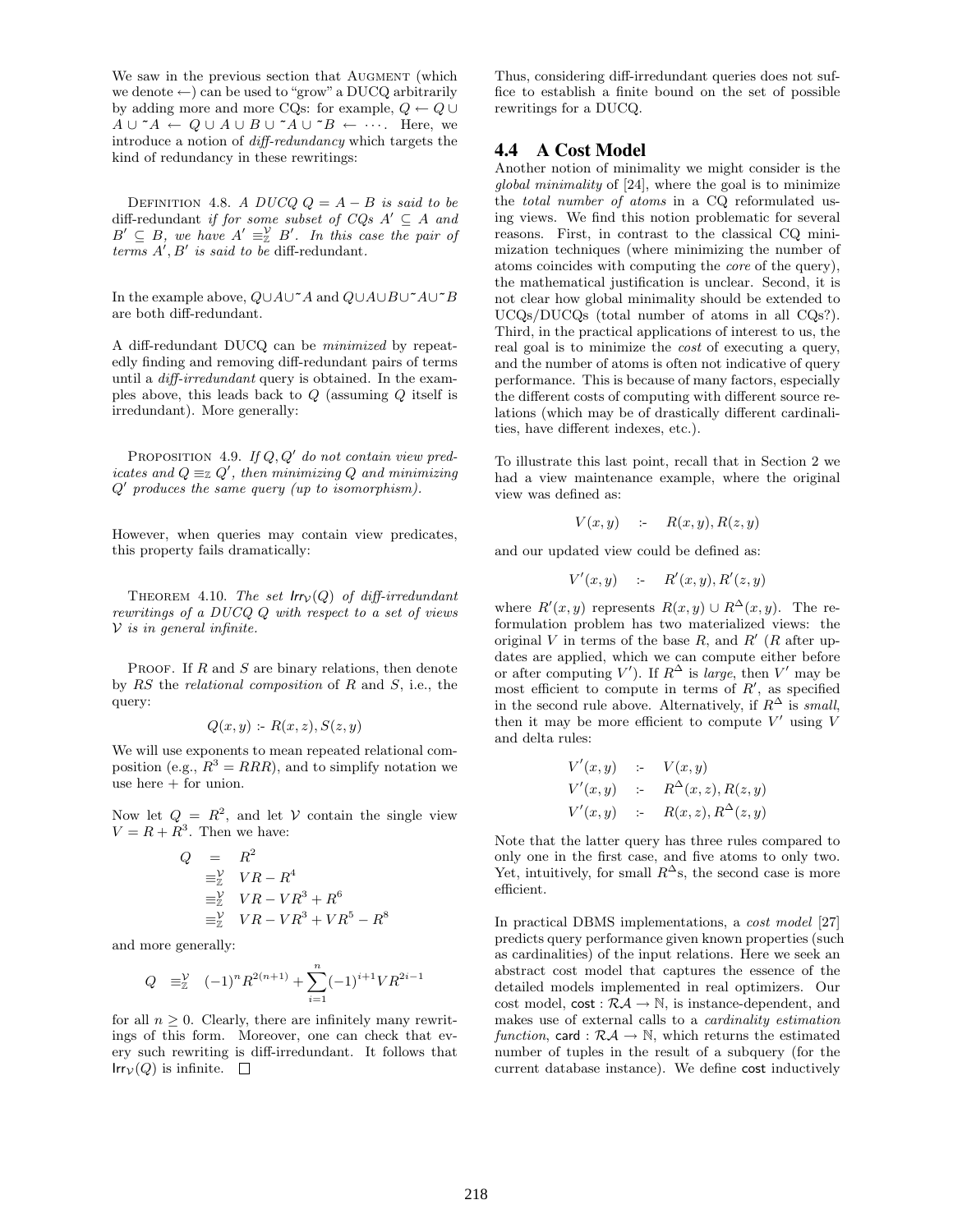on RA expressions:

$$
\begin{array}{rcl} \small \mathsf{cost}(R) & = & \small \mathsf{card}(R) \\ \small \mathsf{cost}(\pi E) & = & \small \mathsf{cost}(E) \\ \small \mathsf{cost}(\sigma E) & = & \small \mathsf{cost}(E) \\ \small \mathsf{cost}(E_1 \cup E_2) & = & \small \mathsf{cost}(E_1) + \small \mathsf{cost}(E_2) \\ \small \mathsf{cost}(E_1 - E_2) & = & \small \mathsf{cost}(E_1) + \small \mathsf{cost}(E_2) \\ \small \mathsf{cost}(E_1 \bowtie E_2) & = & \small \mathsf{cost}(E_1) + \small \mathsf{cost}(E_2) \\ & & + & \small \mathsf{card}(E_1 \bowtie E_2) \end{array}
$$

This cost model intuitively focuses on the cost of producing new tuples in expensive operations, namely joins and tablescans. (Union in Z-semantics is inexpensive, as it is in bag-semantics; difference in Z-semantics is in fact a union operation that negates counts, and hence it is also inexpensive.) Our cost model essentially computes a lower bound on the amount of work a join must perform: it considers tuple creation cost but ignores the cost of matching tuples. (For an index nested loops join or a hash join, matching is in fact inexpensive, so this is a fairly realistic lower bound.) Our model satisfies the principle of optimality [11] required by a real query optimizer cost model.

The cost model above is based on queries represented as relational algebra expressions (with a specific order of evaluation). However it can be extended to CQs by defining the cost of a CQ as the cost of the cheapest equivalent algebraic expression,<sup>5</sup> and to UCQs and DUCQs by summing the costs of all the CQs in the UCQ or DUCQ. Assuming every source relation is non-empty, a simple observation is that any CQ has cost at least 1, and any DUCQ Q has cost at least  $n = |Q|$  (where |Q| is the number of CQs in the DUCQ). This in turn leads to a bound on the size of a minimum-cost rewriting (for a given instance):

PROPOSITION 4.11. For  $Q \in DUCQ$ , let V be a set of views, and let  $k = \text{cost}(Q)$  where cost is defined as above. Then for any  $Q' \in DUCQ$ , if  $cost(Q') \leq cost(Q)$ , then  $|Q'| \leq k$ .

This bound on the size of a minimum-cost rewriting can be used to establish a bound on the length of a reduction sequence which produces the rewriting:

PROPOSITION 4.12. Let  $Q \in DUCQ$ , let  $V$  be a set of views, let  $Q'$  be the result of rewriting  $Q$  to normal form, let  $Q''$  be a rewriting of  $Q$  of minimum cost, let  $k_1 = \text{cost}(Q)$ , let  $k_2$  be the maximum number of atoms in the body of a  $CQ$  in  $Q$  and  $V$ , and let  $k_3$  be the maximum number of  $CQs$  in a  $DUCQ$  in  $Q$  and  $V$ . Then there exists a reduction sequence  $Q' \leftarrow Q_1 \leftarrow \cdots \leftarrow Q_n \leftarrow Q''$ from  $Q''$  to  $Q'$  with  $n \leq k_1 k_2 k_3$ .

This yields a finite bound (which can be effectively computed from  $Q, V$ , and cost) on the region of the rewrite space that must be explored in order to find a rewriting of minimum cost (for a given instance).

## 5. FINDING QUERY REWRITINGS

Now that we understand the conditions under which reformulation can be bounded to a finite search space, we develop an enumeration algorithm for exploring the space of possible query reformulations, for the problems of optimizing queries using views, view adaptation, and view maintenance. Recall from Section 2 that the optimizing queries using views problem takes a set of materialized views, plus a query to be reformulated, as input. View adaptation takes a single materialized view (the "old" view definition and materialized instance), with the modified view definition as the query to be reformulated. View maintenance takes the pre-updated view instance and updated versions of the base relations as input views, with the maintained view (i.e., the view computed over the updated base relations) as the query to be reformulated.

#### 5.1 Reformulation Algorithm

From Section 4.2 we have a set of rewrite rules, namely Unfold, Cancel, and Augment-Fold-Cancel. Algorithm 1 shows how these can be composed to enumerate the space of plans. The normalize function (omitted) repeatedly applies UNFOLD and CANCEL to the input query until they are no longer applicable. Next, the main loop simply applies AUGMENT-FOLD-CANCEL to rewrite portions of each "frontier" query  $q$  in  $F$ , in terms of any views that overlap with q.

The prune function determines whether the rewritten query  $q'$  should be added to the frontier set, or disregarded during exploration. For the rewrite algorithm to be guaranteed to terminate and find an optimal rewriting according to the cost model, it suffices to define  $prune(q, k)$  to return **true** if k is less than the bound given by Proposition 4.12. (In practice, we would add additional heuristics to prune to limit the search space, sacrificing the guarantee of a minimum-cost rewriting.) Once the full space has been explored, reformulate returns the rewriting from Q with the lowest cost according to our cost model.

## 5.2 Rewriting in a Query Optimizer

In principle, one could search the space of query rewritings by building a layer above the query optimizer, which enumerates possible rewritings; then separately optimizes each. However, a more efficient approach is to extend an existing optimizer to incorporate the rewriting system into its enumeration. Unlike with rewriting of conjunctive queries, most existing cost-based optimizers cannot easily be extended to DUCQ rewritings. The System-R optimizer [27] only does cost-based optimization of *joins*, instead relying on heuristics for applying unions and differences. Starburst [18] can rewrite queries with unions and differences, but only at its heuristicsbased query rewrite stage. Starburst only has limited

<sup>5</sup>This is in fact done by dynamic programming in real query optimizers.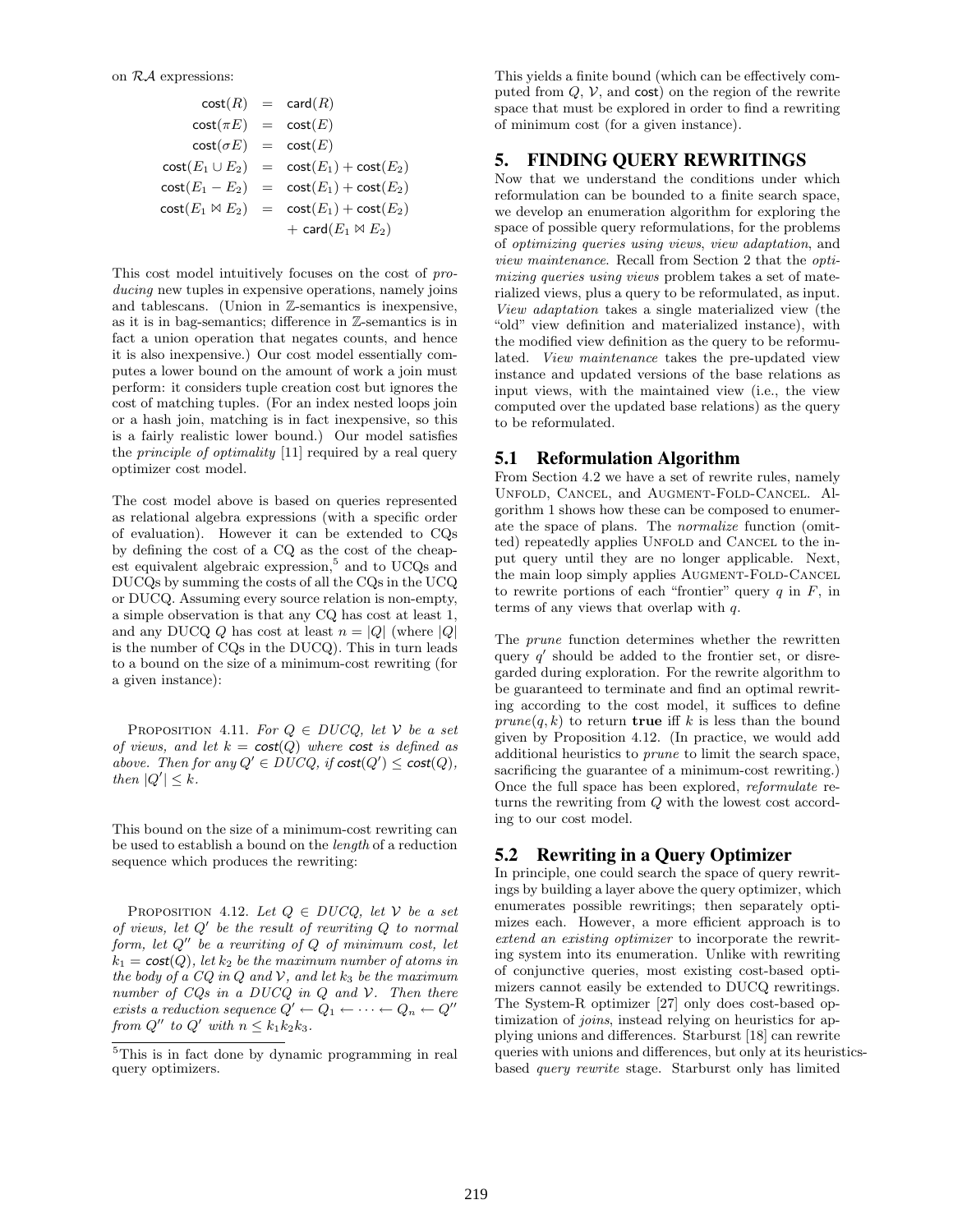Algorithm 1 reformulate (query q, set of views  $V$ ) returns query

1: for each view  $v$  in  $V$  do 2:  $v := normalize(v)$ 3: end for 4: Let  $q_i := normalize(q)$ 5: Let  $Q := \emptyset$ 6: Let  $F := \{(q_i, 0)\}\$ 7: for each  $(q, k)$  in F do 8: Remove  $(q, k)$  from F and add it to Q 9: for each  $v$  in  $V$  do 10: Let  $q' := \text{AugMENT-FOLD-CANCEL}(q, v)$ 11: if q' not in Q and not  $prune(q', k + 1)$  then 12: Add  $(q', k+1)$  to F 13: end if 14: end for 15: end for 16: **return** the  $q$  in  $Q$  with lowest cost

facilities for cost-based comparison of alternative rewritings.

Fortunately, the Volcano [12] optimizer generator (as well as its successors) can be modified to incorporate our rewrite scheme within an optimizer. Volcano models a query initially as a plan of logical operators representing the algebraic operations, including unions and differences; it uses transformation rules to describe algebraic equivalences that can be used to find alternate plans. Implementation rules describe how to rewrite a logical operator (or set of operators) into a series of physical algorithms, which have associated costs.

Our rewrite rules of Section 4.2 can be expressed as transformation rules for Volcano, and we would not need to change any implementation rules. However, we would also need to modify Volcano's pruning algorithm: we must place a finite bound on the size of the rewritings explored, as with our prune function in the previous subsection.

# 6. APPLICATIONS TO BAG AND SET SEMANTICS

Having obtained a sound and complete algorithm for reformulation of  $R\mathcal{A}$  queries using  $R\mathcal{A}$  views under  $Z$ semantics, we wish to see for which  $R\mathcal{A}$  queries/views this same algorithm actually provides reformulations under bag semantics. Thus we are naturally led to study the following class of queries:

DEFINITION 6.1. We denote by  $\overline{\mathcal{R}A}$  the class of all queries  $Q \in \mathcal{RA}$  such that for all bag-instances I,  $eval_{\mathbb{N}}(Q, I) = eval_{\mathbb{Z}}(Q, I).$ 

Right away we see that:

LEMMA 6.2. For any  $Q_1, Q_2 \in \overline{\mathcal{R}A}$  we have  $Q_1 \equiv_{\mathbb{Z}}$  $Q_2$  implies  $Q_1 \equiv_{\mathbb{N}} Q_2$ .

Then (see proofs in Appendix C):

LEMMA 6.3. If  $A, B \in \mathcal{RA}^+$  then  $A - B \in \overline{\mathcal{RA}}$  if and only if  $B \sqsubseteq_{\mathbb{N}} A$ .

PROPOSITION 6.4. If  $Q \in \overline{\mathcal{R}A}$  then diffNF(Q)  $\in \overline{\mathcal{R}A}$ and  $Q \equiv_{\mathbb{N}} \text{diffNF}(Q)$ .

COROLLARY 6.5. Bag-equivalence of  $\overline{\mathcal{R}A}$  queries is decidable.

Next we show that if we start with a DUCQ in  $\overline{\mathcal{R} \mathcal{A}}$  and a set of DUCQ views also in  $\overline{\mathcal{R}A}$ , then the exploration of the space of reformulations prescribed by the algorithm of Section 5 examines only queries in  $\overline{\mathcal{R}A}$  which are  $\equiv_{\mathbb{N}}$ under the views to the original DUCQ.

Suppose that V is a set of views in  $\overline{\mathcal{R}A}$  expressed as DUCQs.

PROPOSITION 6.6. If Q is a DUCQ in  $\overline{\mathcal{R}A}$  and Q' is a DUCQ obtained from Q either by a step of augmentation or by a step of folding with a view from  $V$  then  $Q' \in \overline{\mathcal{RA}}$  and  $Q'$  is  $\equiv_{\mathbb{N}}$  to Q under  $\mathcal{V}$ .

Therefore, the reformulation algorithm can be used with  $\overline{\mathcal{R}\mathcal{A}}$  queries and views. Unfortunately, but not unexpectedly, it is undecidable whether an  $R\mathcal{A}$  query or even a DUCQ is actually in  $\overline{\mathcal{R}A}$  (Lemma 6.3 provides a reduction from bag-containment of UCQs). But there are interesting classes of queries for which membership in  $\overline{\mathcal{R}\mathcal{A}}$  is guaranteed. The simplest but still very useful case is based on the observation that  $\mathcal{R} \mathcal{A}^+ \subset \overline{\mathcal{R} \mathcal{A}}$ . It follows that our algorithm is also complete for finding DUCQ reformulations of UCQs using UCQ views, as in the example in Section 2.

Next we identify a subclass of  $\overline{\mathcal{R}\mathcal{A}}$  for which, while still undecidable in general, membership may be easier to check in certain cases.

DEFINITION 6.7. We denote by  $\widehat{\mathcal{RA}}$  the class of of all  $R\mathcal{A}$  queries Q such that for every occurrence  $A - B$  of the difference operator in Q, we have  $B \sqsubseteq_{\mathbb{N}} A$ .

THEOREM 6.8 (NORMALIZATION FOR  $\widehat{\mathcal{RA}}$ ). For any  $Q \in \widehat{\mathcal{RA}}$  can find  $A, B \in \mathcal{RA}^+$  such that  $Q \equiv_{\mathbb{N}} A - B$ .

PROOF. Straightforward induction on  $Q$ , using the same algebraic identities as in Theorem 3.2. Although these identities fail under bag semantics for  $RA$  queries, they hold for  $\overline{\mathcal{R}}\overline{\mathcal{A}}$  queries.  $\Box$ 

COROLLARY 6.9. Bag-equivalence of  $\widehat{\mathcal{RA}}$  queries is decidable.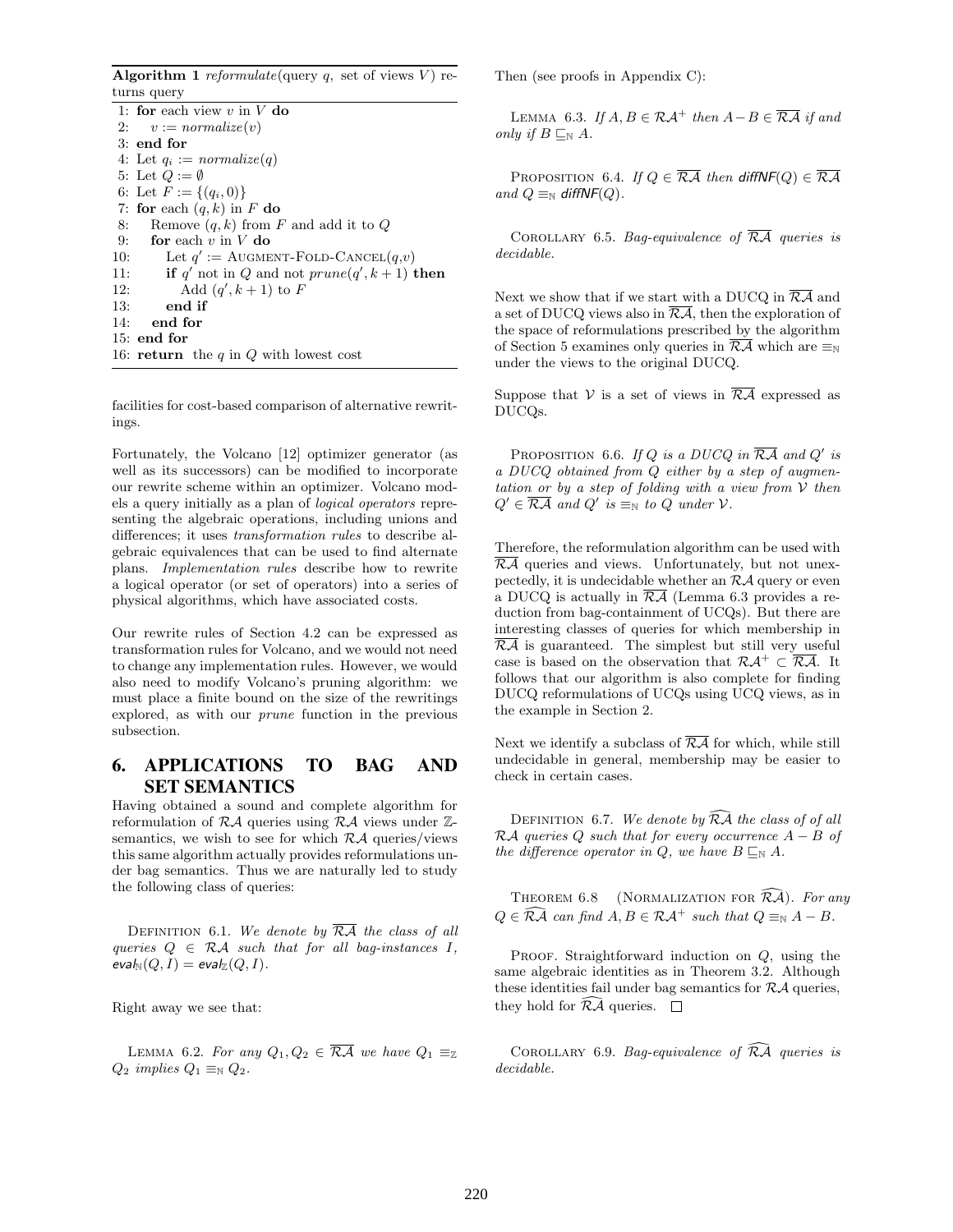THEOREM 6.10.  $\widehat{\mathcal{RA}} \subset \overline{\mathcal{RA}}$ 

PROOF. Checking  $\widehat{\mathcal{RA}} \subseteq \overline{\mathcal{RA}}$  is a straightforward application of Theorem 6.8. To see that the inclusion is proper, consider the query  $Q \stackrel{\text{def}}{=} (R-(R\cup R))-(R-(R\cup R))$  $(R)$ ). Q is both Z-equivalent and N-equivalent to the unsatisfiable query  $\emptyset$ ; it follows that Q is in  $\overline{\mathcal{R}\mathcal{A}}$ . However, since  $R \cup R \not\sqsubseteq_{\mathbb{N}} R$ , it is clear that  $Q \notin \overline{\mathcal{R}} \mathcal{A}$ .  $\square$ 

Although  $\overline{\mathcal{R}\mathcal{A}}$  contains queries which are not in  $\overline{\mathcal{R}\mathcal{A}}$ (because of their syntactic structure), it turns out that, semantically,  $\mathcal{R}\mathcal{A}$  captures  $\mathcal{R}\mathcal{A}$ , as the following theorem makes precise:

THEOREM 6.11. For all  $Q \in \overline{\mathcal{R}A}$  there exists  $Q' \in$  $\widehat{\mathcal{R}A}$  such that  $Q \equiv_{\mathbb{N}} Q'.$ 

See proof in Appendix C.

Membership in  $R\mathcal{A}$  is also undecidable. However in some practical situations, such as incremental view maintenance of  $\mathcal{RA}^+$  views using delta rules [17], the difference operator is used in a very controlled way where the containment requirement is satisfied (e.g., it is just necessary for the system to enforce that only tuples actually present in source tables are ever deleted from the sources).

We are also interested in reformulating and answering queries under Z-semantics, but then "eliminating duplicates" to obtain the answer under set semantics. Even for  $\overline{\mathcal{R}}\overline{\mathcal{A}}$  queries, this is not in general straightforward: for example, consider the query  $Q = (R \cup R) - R$ . Under set semantics, this is equivalent to the unsatisfiable query, while under bag semantics or Z-semantics, it is equivalent to the identity query  $R$ . We can, however, restrict the use of negation in  $\widehat{\mathcal{RA}}$  further, to obtain another fragment of  $R\mathcal{A}$  suitable for this purpose.

DEFINITION 6.12. An RA query Q over a schema  $\Sigma$ is said to be a base-difference query if  $A-B$  can appear in Q only when A and B are both base relations (names in  $\Sigma$ ). Further, a base-difference query Q is said to be positive-difference wrt a set-instance I if for each  $A -$ B appearing in Q we have  $A^I \supseteq B^I$  (where  $A^I$  is the relation in I that corresponds to  $A \in \Sigma$ .)

Although the use of negation in base-difference queries considered on instances wrt which they are positivedifference is highly restricted, it still captures the form needed for incremental view maintenance, where negation just relates old and new versions of source relations via the tables of deleted and inserted tuples.

For conversion between bag semantics  $/$  Z-semantics and set semantics we also define the duplicate elimination operator  $\delta : \mathbb{Z} \to \mathbb{B}$  which maps 0 to false and everything else (positive or negative) to true. Conversely,

we can view any set instance as a  $bag/\mathbb{Z}$  instance by replacing false with 0 and true with 1. With this we can state the salient property of base-difference queries:

PROPOSITION 6.13. . Let  $Q \in \mathcal{RA}$  be a base-difference query and let  $I$  be a set instance w.r.t. which  $Q$  is positivedifference. Then, we can compute  $Q(I)$  by viewing I as a  $\mathbb{Z}\text{-}instance$ , computing  $Q(I)$  under  $\mathbb Z$  semantics and finally applying δ.

Consequently, the optimization techniques in this paper (which replaces a query with a Z-equivalent one) will also apply to set semantics, provided we restrict ourselves to base-difference queries applied to instances w.r.t. which they are positive-difference.

#### 7. BUILT-IN PREDICATES

To this point, our approach to query rewriting has assumed equality predicates only. Clearly, any practical implementation would also consider inequality  $(<, \leq)$ and non-equality  $(\neq)$  predicates. In this section we discuss the extensions necessary to support such built-in predicates.

We assume our domain  $D$  comes equipped with a dense linear order <, and we define  $\mathcal{RA}^{\lt}$ ,  $\widehat{\mathcal{RA}}^{\lt}$ , CQ<sup>\circ</sup>, etc. as the previously defined classes of queries extended to allow use of the predicates  $\lt$ ,  $\leq$ ,  $\equiv$ , and  $\neq$ . In general, the predicates in a  $CQ<sup>0</sup>$  induce only a partial order on the variables. We shall call a  $CQ^{\lt}$  total if the predicates in the query induce a total order on the variables, and partial otherwise. To facilitate syntactic comparison of queries we shall assume w.l.o.g. for total  $CQ^{\lt}$ s that a minimal number of predicate atoms are used, i.e., if the predicates induce the total order  $x < y < z$  then the predicate atoms  $x < y$  and  $y < z$  and no others appear in the query. A UCQ<sup> $\le$ </sup> or DUCQ<sup> $\le$ </sup> is *total* if all of its  $CQ^{\lt}$ s are total, and *partial* if it contains a partial  $CQ^{\lt}$ .

As in [9, 8], we note that a partial  $CQ^{\lt} Q$  can always be converted into an equivalent total  $UCQ^<$ , denoted  $\text{lin}(Q)$ , that contains one  $\text{CQ}^{\text{<}}$  for each *linearization* of the partial order on the variables. For example:

$$
Q(x, y) \text{ :- } R(x, y), R(y, z), x < y, x \leq z
$$

can be rewritten:

$$
Q(x, y) := R(x, y), R(y, z), x = z, x < y
$$
  
\n
$$
Q(x, y) := R(x, y), R(y, z), x < y, y = z
$$
  
\n
$$
Q(x, y) := R(x, y), R(y, z), x < y, y < z
$$
  
\n
$$
Q(x, y) := R(x, y), R(y, z), x < z, z < y
$$

Likewise a partial  $UCQ^{\lt}$  (DUCQ<sup> $\lt$ </sup>) Q can be converted into an equivalent total  $UCQ (DUCQ)$  lin(Q) by replacing each partial  $CQ^{\lt}$  with its equivalent total  $UCQ^{\lt}$ . Note that if Q is already total, then  $Q = \text{lin}(Q)$ .

THEOREM 7.1. For all  $Q, Q' \in UCQ^{\lt}$  the following are equivalent: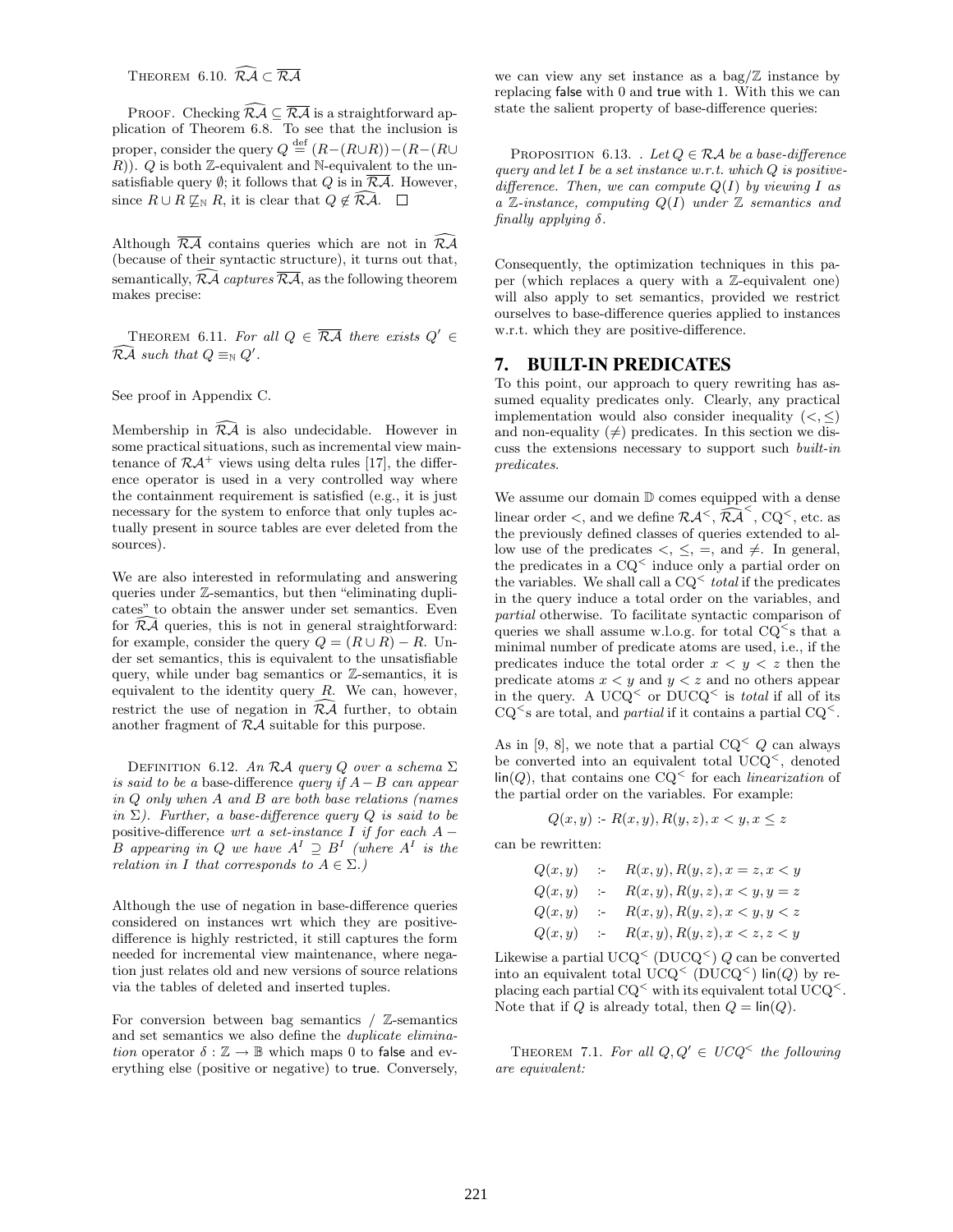\n- 1. 
$$
Q \equiv_{\mathbb{N}} Q'
$$
\n- 2.  $Q \equiv_{\mathbb{Z}} Q'$
\n- 3.  $\text{lin}(Q) \cong \text{lin}(Q')$
\n

PROOF.  $(2) \Rightarrow (1)$  because every bag instance is a  $\mathbb{Z}\text{-instance.}$  (1)  $\Rightarrow$  (3) is stated in [9] for bag-set semantics but it also holds for bag semantics (see Section 7.5 in [13]). (3)  $\Rightarrow$  (1) follows from the observation that  $Q \equiv_{\mathbb{Z}} \text{lin}(Q). \quad \Box$ 

COROLLARY 7.2. Z-equivalence of  $R\mathcal{A}^{\lt}$  queries is decidable and so is bag-equivalence of  $\widehat{\mathcal{R}A}^{\lt}$  queries.

This leads to an approach to enumerating rewritings of queries with predicates w.r.t. views: linearize the queries and views into total UCQs/DUCQs as above and reformulate using the linearized representations. As an optional final step, the reformulated query could then be "de-linearized" to a partial query.

#### 8. RELATED WORK

Exact query reformulation using views has been studied extensively, due to its applications in query optimization, data integration, and view maintenance, starting with the papers by Levy et al. [24] and Chaudhuri et al. [4]. The former paper established fundamental results for UCQ<sup><</sup>under set semantics. The latter paper considered CQ<sup>&</sup>lt;s under bag semantics, but it did not provide a complete reformulation algorithm or consider UCQs or  $UCQ^<$ s. Cohen, Nutt, and Sagiv [7] considered the problem for  $CQ^{\lt}$ s with aggregate operators and built-in predicates under bag-set semantics, and developed sound and complete reformulation algorithms. In contrast to our term-rewrite system based approach, which considers only equivalent rewritings, their algorithm considers non-equivalent candidate rewritings, using an equivalence check to filter candidates. Afrati and Pavlaki [2] give results on rewriting with views for CQs with safe negation. These queries/views are considered under set semantics but their expressive power seems to be incomparable to that of the queries we consider in Proposition 6.13.

The seminal paper by Chandra and Merlin [3] introduced the fundamental concepts of containment mappings and canonical databases in showing the decidability of containment of CQs under set semantics and identifying its complexity as NP-complete. The extension to UCQs is due to Sagiv and Yannakakis [26], where the undecidability of set-equivalence of  $RA$  queries was also established.

The papers by Ioannidis and Ramakrishnan [21] and Chaudhuri and Vardi [5] initiated the study of query optimization under bag semantics. Chaudhuri and Vardi showed that bag-equivalence of CQs is the same as isomorphism and established the  $\Pi_2^{\vec{p}}$ -hardness of checking bag-containment of CQs. Ioannidis and Ramakrishnan showed that bag-containment of UCQs is undecidable. The decidability of bag-equivalence of UCQs can be derived from the results on bag-set semantics in [9, 6] and also from results on provenance-annotated semantics (see the discussion in [13]). The decidability of bag-containment of CQs remains open. Recent progress was made on the problem by Jayram, Kolaitis and Vee [22] who established the undecidability of checking bag-containment of CQs with built-in predicates (our  $CQ^{\lt}$ s).

Chaudhuri and Vardi also introduced in [5] the study of bag-set semantics (where source tuple multiplicities are 0 or 1 only, and queries are evaluated under bag semantics), and showed that bag-set equivalence of CQs is the same as isomorphism. This was essentially a rediscovery of a much earlier result due to Lovász  $[25]$  (see also [20]). Cohen, Nutt, and Sagiv [8] give decidability results for bag-set equivalence of CQs with comparisons and aggregate operators. Cohen, Sagiv, and Nutt [10] give decidability results for bag-set equivalence of UCQs with comparisons, aggregate operators, and a limited form of negation (only on extensional predicates).

The view adaptation problem was introduced in [16], which gives a case-based algorithm for adapting materialized views under changes to view definitions (under bag semantics). In contrast, our methods apply to view adaptation, but use a more general term rewrite system to develop a sound and complete query reformulation algorithm.

Our Z-relations appeared in an early form as the deltas in the count incremental view maintenance algorithm for UCQs of [17]. That paper did not consider query equivalence for deltas or make a general study of query reformulation.

# 9. CONCLUSIONS

In this paper we investigated the problem of exact query reformulation using views, when queries and views are given with the full  $R\mathcal{A}$  including difference. We introduced Z-relations, we showed that under Z-semantics, every  $R\mathcal{A}$  query may be expressed as a difference of two  $\mathcal{R}A^+$  queries, and we saw that this leads to the decidability of  $\mathbb{Z}$ -equivalence of  $\mathcal{RA}$  queries. (In contrast, equivalence of  $R\mathcal{A}$  queries is undecidable under set or bag semantics). We presented a query reformulation algorithm based on a term rewrite system and saw that it is sound and complete for  $R\mathcal{A}$  queries under  $\mathbb{Z}$ semantics. We also saw that query reformulation on  $\mathbb{Z}$ relations allows us to unify in one framework several interesting applications, such as optimizing queries using materialized views, view adaptation, and incremental view maintenance. We studied related complexity questions, and gave conditions under which our techniques our results can be used to find reformulations under bag semantics and set semantics. Finally, we showed that  $\mathbb{Z}$ equivalence of RA queries extended with built-in predicates, and bag-equivalence of  $\mathcal{RA}^+$  queries with built-in predicates, are also decidable.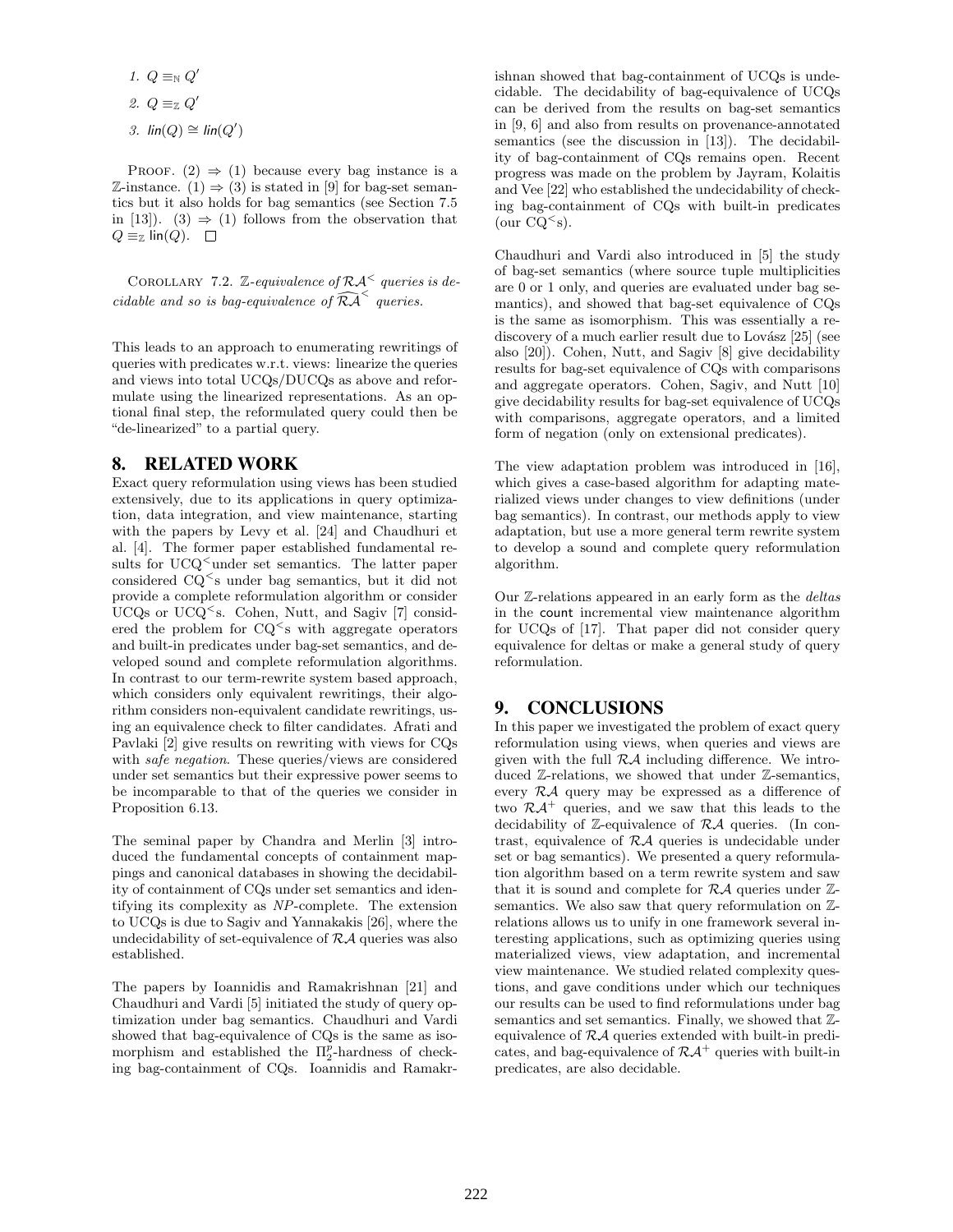As future work, we hope to develop a practical implementation of our reformulation algorithm and evaluate experimentally its effectiveness in view maintenance, adaptation, and optimization.

#### 10. REFERENCES

- [1] S. Abiteboul, R. Hull, and V. Vianu. Foundations of Databases. Addison-Wesley, 1995.
- [2] F. Afrati and V. Pavlaki. Rewriting queries using views with negation. AI Communications, 19:229–237, 2006.
- [3] A. K. Chandra and P. M. Merlin. Optimal implementation of conjunctive queries in relational data bases. In STOC, 1977.
- [4] S. Chaudhuri, R. Krishnamurthy, S. Potamianos, and K. Shim. Optimizing queries with materialized views. In ICDE, 1995.
- [5] S. Chaudhuri and M. Y. Vardi. Optimization of real conjunctive queries. In PODS, pages 59–70, 1993.
- [6] S. Cohen. Containment of aggregate queries. SIGMOD Record, 34(1):77–85, 2005.
- [7] S. Cohen, W. Nutt, and Y. Sagiv. Rewriting queries with arbitrary aggregation functions using views. ACM Trans. Database Syst., 31(2):672–715, 2006.
- [8] S. Cohen, W. Nutt, and Y. Sagiv. Deciding equivalences among conjunctive aggregate queries. J. ACM, 54(2), 2007.
- [9] S. Cohen, W. Nutt, and A. Serebrenik. Rewriting aggregate queries using views. In PODS, 1999.
- [10] S. Cohen, Y. Sagiv, and W. Nutt. Equivalences among aggregate queries with negation. ACM TOCL, 6(2):328–360, April 2005.
- [11] T. H. Cormen, C. E. Leiserson, and R. L. Rivest. Introduction to Algorithms. McGraw-Hill / MIT Press, 1990.
- [12] G. Graefe and W. J. McKenna. The Volcano optimizer generator: Extensibility and efficient search. In ICDE, 1993.
- [13] T. J. Green. Containment of conjunctive queries on annotated relations. In ICDT, 2009.
- [14] T. J. Green, G. Karvounarakis, Z. G. Ives, and V. Tannen. Update exchange with mappings and provenance. In VLDB, 2007. Amended version available as Univ. of Pennsylvania report MS-CIS-07-26.
- [15] T. J. Green, G. Karvounarakis, and V. Tannen. Provenance semirings. In PODS, 2007.
- [16] A. Gupta, I. S. Mumick, J. Rao, and K. A. Ross. Adapting materialized views after redefinitions: Techniques and a performance study. Information Systems, 26(5):323–362, 2001.
- [17] A. Gupta, I. S. Mumick, and V. S. Subrahmanian. Maintaining views incrementally. In SIGMOD, 1993.
- [18] L. M. Haas, J. C. Freytag, G. M. Lohman, and H. Pirahesh. Extensible query processing in Starburst. In SIGMOD, 1989.
- [19] A. Y. Halevy. Answering queries using views: A survey. *VLDB J.*, 10(4), 2001.
- [20] P. Hell and J. Nešetřil. Graphs and Homomorphisms. Oxford University Press, 2004.
- [21] Y. E. Ioannidis and R. Ramakrishnan. Containment of conjunctive queries: Beyond relations as sets. TODS, 20(3):288–324, 1995.
- [22] T. S. Jayram, P. G. Kolaitis, and E. Vee. The containment problem for real conjunctive queries with inequalities. In PODS, 2006.
- [23] J. W. Klop. Handbook of Logic in Computer Science, volume 2, chapter 1. Oxford University Press, 1992.
- [24] A. Y. Levy, A. O. Mendelzon, Y. Sagiv, and

D. Srivastava. Answering queries using views. In PODS, 1995.

- [25] L. Lovász. Operations with structures.  $Acta$ Mathematica Hungarica, 18(3–4):321–328, 1967.
- [26] Y. Sagiv and M. Yannakakis. Equivalences among relational expressions with the union and difference operators. J. ACM, 27(4):633–655, 1980.
- [27] P. G. Selinger, M. M. Astrahan, D. D. Chamberlin, R. A. Lorie, and T. G. Price. Access path selection in a relational database management system. In SIGMOD, 1979.

## APPENDIX

## A. POSITIVE RELATIONAL ALGEBRA ON Z-RELATIONS

The operations of the **positive algebra** on  $Z$ -relations are defined as follows:

- empty relation For any set of attributes  $U$ , there is  $\emptyset$ : U-Tup  $\rightarrow \mathbb{Z}$  such that  $\emptyset(t) = 0$ .
- union If  $R_1, R_2 : U$ -Tup  $\to \mathbb{Z}$  then  $R_1 \cup R_2 : U$ -Tup  $\to \mathbb{Z}$ is defined by

$$
(R_1 \cup R_2)(t) \stackrel{\text{def}}{=} R_1(t) + R_2(t)
$$

**projection** If  $R: U$ -Tup  $\rightarrow \mathbb{Z}$  and  $V \subseteq U$  then  $\pi_V R$ :  $V$ -Tup  $\rightarrow \mathbb{Z}$  is defined by

$$
(\pi_V R)(t) \stackrel{\text{def}}{=} \sum_{t=t' \text{ on } V \text{ and } R(t') \neq 0} R(t')
$$

(here  $t = t'$  on V means  $t'$  is a U-tuple whose restriction to  $V$  is the same as the  $V$ -tuple  $t$ ; note also that the sum is finite since  $R$  has finite support)

selection If  $R: U$ -Tup  $\rightarrow \mathbb{Z}$  and the selection predicate **P** maps each U-tuple to either 0 or 1 then  $\sigma_{\text{P}}R$ : U-Tup  $\rightarrow \mathbb{Z}$  is defined by

$$
(\sigma_{\mathbf{P}}R)(t) \stackrel{\text{def}}{=} R(t) \cdot \mathbf{P}(t)
$$

Which {0, 1}-valued functions are used as selection predicates is left unspecified, except that we assume that false—the constantly 0 predicate, and true—the constantly 1 predicate, are always available.

natural join If  $R_i : U_i$ -Tup  $\to \mathbb{Z}$   $i = 1, 2$  then  $R_1 \bowtie R_2$ is the Z-relation over  $U_1 \cup U_2$  defined by

$$
(R_1 \bowtie R_2)(t) \stackrel{\text{def}}{=} R_1(t_1) \cdot R_2(t_2)
$$

where  $t_1 = t$  on  $U_1$  and  $t_2 = t$  on  $U_2$  (recall that t is a  $U_1 \cup U_2$ -tuple).

**renaming** If  $R: U$ -Tup  $\rightarrow \mathbb{Z}$  and  $\beta: U \rightarrow U'$  is a bijection then  $\rho_{\beta}R$  is a Z-relation over U' defined by

$$
(\rho_{\beta}R)(t) \stackrel{\text{def}}{=} R(t \circ \beta)
$$